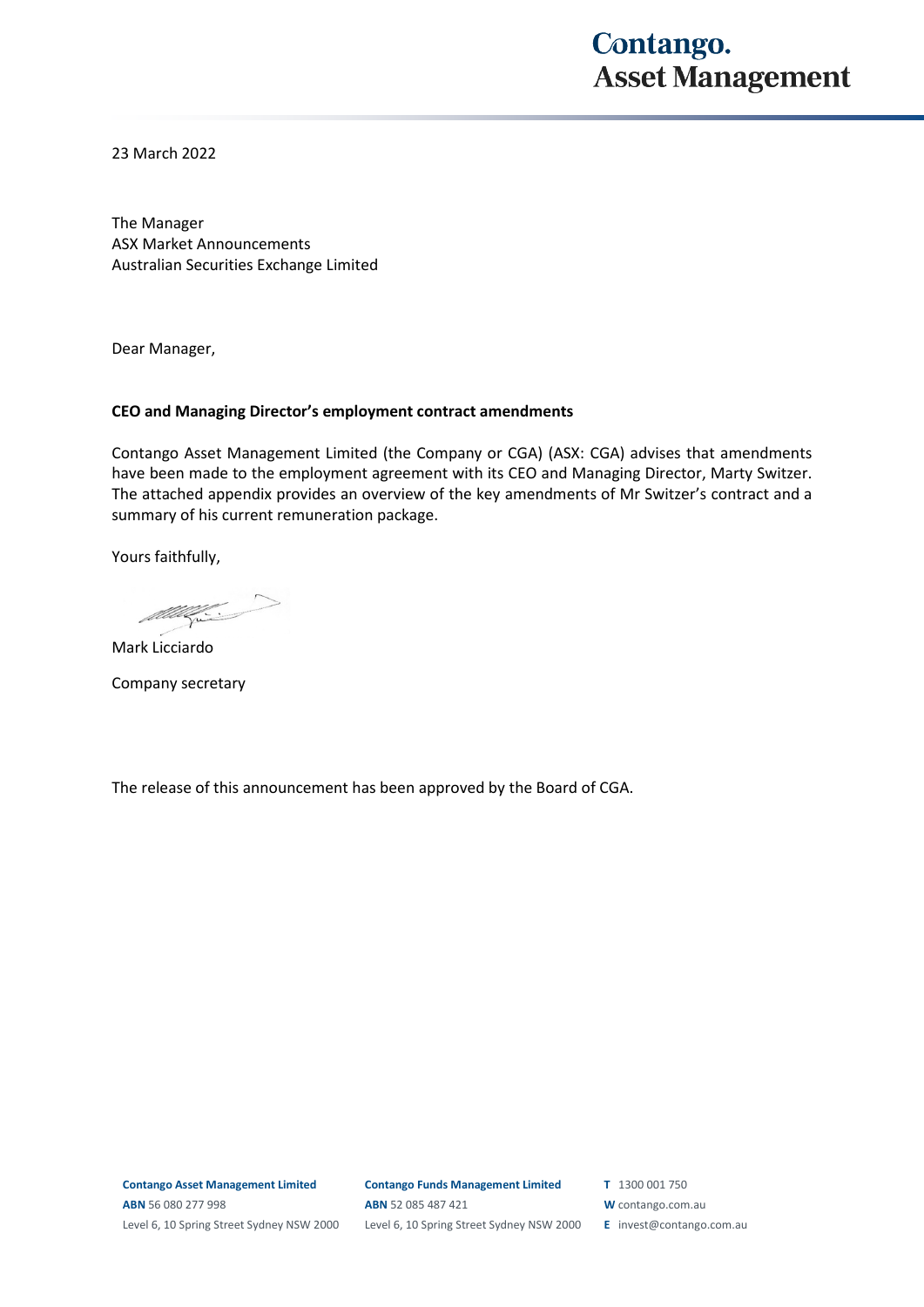## **Appendix**

## **Summary of the key amendments to the employment agreement with Martin Switzer as CEO & Managing Director**

| <b>Background</b>                                              | The Company announced details of its employment arrangements<br>with Mr Switzer on 22 August 2018 and provided further information<br>on variable incentive arrangements in a release on 3 February 2020.                                                                                                                                                                                                                                                                                                                                                                                                   |
|----------------------------------------------------------------|-------------------------------------------------------------------------------------------------------------------------------------------------------------------------------------------------------------------------------------------------------------------------------------------------------------------------------------------------------------------------------------------------------------------------------------------------------------------------------------------------------------------------------------------------------------------------------------------------------------|
|                                                                | As a consequence of the expected impact of COVID-19 on the<br>Company's business and the economy in general, on 8 April 2020 the<br>Company advised that salary arrangements across the Group<br>(including for Mr Switzer) were adjusted downwards.                                                                                                                                                                                                                                                                                                                                                        |
|                                                                | From 1 October 2020, salary re-instatements were made for a number<br>of employees on reduced remuneration arrangements, including a<br>partial re-instatement of Mr Switzer's base salary. Further staff salary<br>adjustments and re-instatements were made from 1 October 2021.<br>Mr Switzer's revised employment arrangements have now been<br>finalised and are summarised below.                                                                                                                                                                                                                     |
| <b>Total Fixed Remuneration</b>                                | Mr Switzer's Fixed Remuneration is \$470,000 per annum plus<br>compulsory superannuation contributions.                                                                                                                                                                                                                                                                                                                                                                                                                                                                                                     |
| <b>Incentive Arrangements</b>                                  | Short term or Variable Incentive Plan (VIP): Mr Switzer is eligible for<br>short term discretionary incentive awards calculated by reference to<br>50% (previously 100%) of his Total Fixed Remuneration and is<br>payable in cash, CGA shares or a combination of both. The terms of,<br>participation in, and payment of any amount under any variable<br>incentive plan of the Company is at the absolute discretion of the<br>Board.                                                                                                                                                                    |
|                                                                | Long Term Incentive (LTI) plan: In addition to the discretionary VIP<br>above, Mr Switzer is now also eligible to be granted an amount of up<br>to 1.5million Performance Rights in CGA which would be granted on<br>achieving specific pre-determined funds under management targets<br>on or before 30 June 2024. Any Performance Rights granted would<br>vest in three equal tranches, the first being on 30 June 2024, and<br>then on 30 June 2025 and 30 June 2026. The vesting of each tranche<br>of any award under the LTI is contingent on Mr Switzer continuing to<br>be employed by the Company. |
| <b>Investment Restrictions</b>                                 | Restricted from investing in securities of an entity which carries on<br>business similar to or in competition with the Company, limited to 5%<br>of the securities of the entity if listed.                                                                                                                                                                                                                                                                                                                                                                                                                |
| <b>Termination and notice</b>                                  | Termination by either party can be made with 6 months' notice (or<br>payment in lieu), other than where employment is terminated for<br>cause (which includes serious breach, dishonesty, serious or                                                                                                                                                                                                                                                                                                                                                                                                        |
| <b>Contango Asset Management Limited</b><br>ABN 56 080 277 998 | <b>Contango Funds Management Limited</b><br>T 1300 001 750<br>ABN 52 085 487 421<br>W contango.com.au                                                                                                                                                                                                                                                                                                                                                                                                                                                                                                       |

Level 6, 10 Spring Street Sydney NSW 2000 Level 6, 10 Spring Street Sydney NSW 2000 **E** invest@contango.com.au